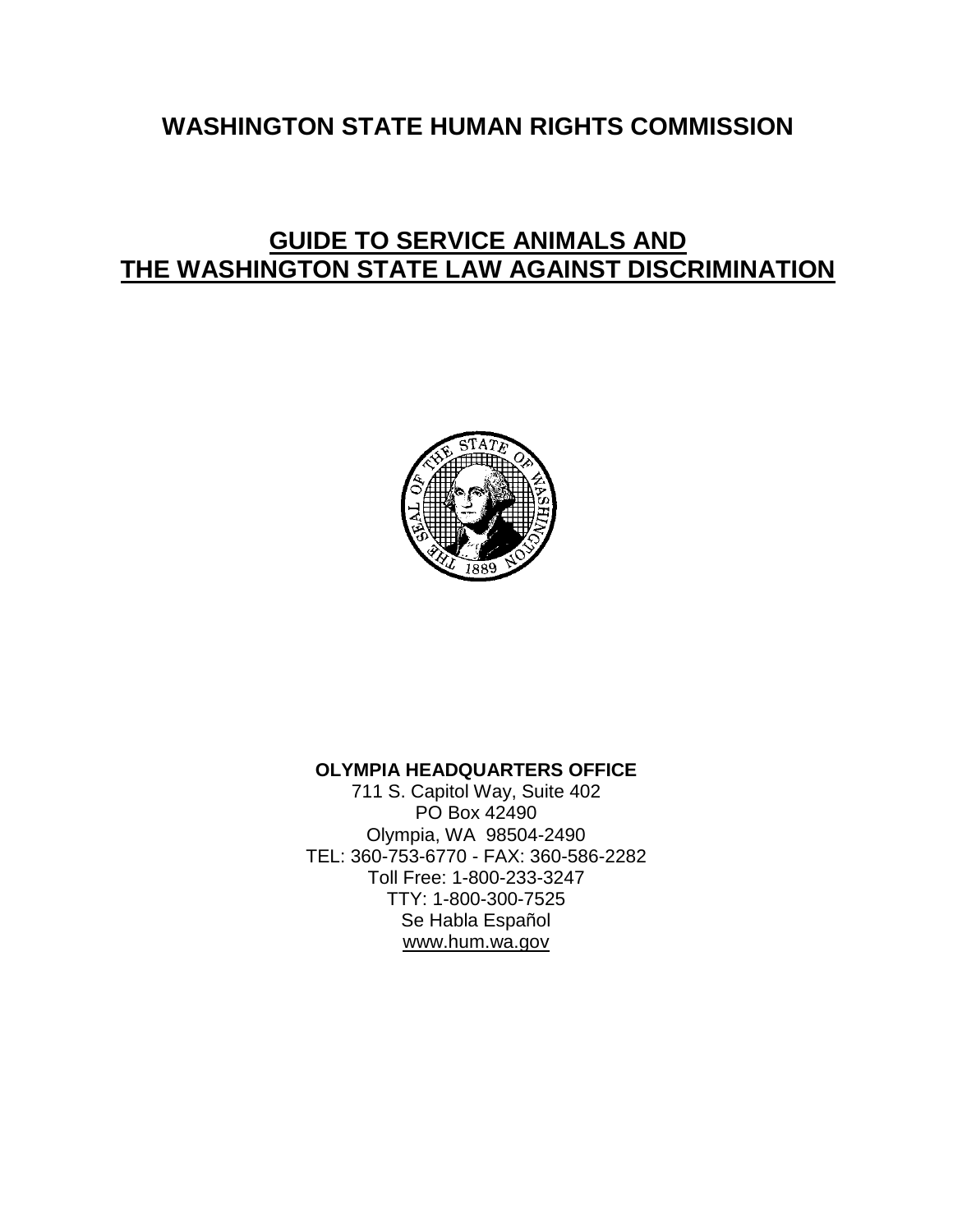# **Service Animals and the Washington Law Against Discrimination**

The WLAD includes provisions prohibiting discrimination against persons with disabilities who use a service animal to assist them with the disability. RCW 49.60.040(22) defines a dog guide as a "dog that is trained for the purpose of guiding blind persons or a dog that is trained for the purpose of assisting hearing impaired persons." RCW 49.60.040 (23) defines service animal as "an animal that is trained for the purpose of assisting or accommodating a disabled person's sensory, mental, or physical disability."

Service animals are utilized by persons with a variety of disabilities and in many different ways. Service animals may lead blind people or serve as the ears of a deaf person. They may also carry and pick up items, be used for balance, and provide warnings of impending seizures or low blood sugar. Service animals may allow persons with anxiety disorders, PTSD or other emotional illnesses to function in society, by alerting their handlers to avoid anxiety triggers or by stimulating the person to "snap back" to a conscious state. Service animals can remind handlers that it is time to take medication, and can summon help in the case of fainting or a seizure. The ways in which persons with disabilities use service animals are growing and evolving as we discover additional ways in which animals can be utilized by persons with disabilities.



Service animal laws in Washington are complex due to the intersection of state and federal law: there are different rules for places of public accommodation generally, for food establishments in particular, and for housing.

### **Training**

WLAD clearly defines a service animal as being "trained". Training itself is not defined, and there is no requirement that the animal have a certain type of training, that the animal be certified, or that it be trained by a particular person or by a person having certification. Court cases have determined that the training needs to be more than obedience training and positive reinforcement that are given to family pets. A service animal must have training that sets it apart from a family pet; the service animal must be trained to engage in specific actions or tasks to assist its handler with a disability.

This training requirement often eliminates "emotional support animals", "therapy dogs", and "comfort animals" from the definition of service animal. Before determining that an animal falls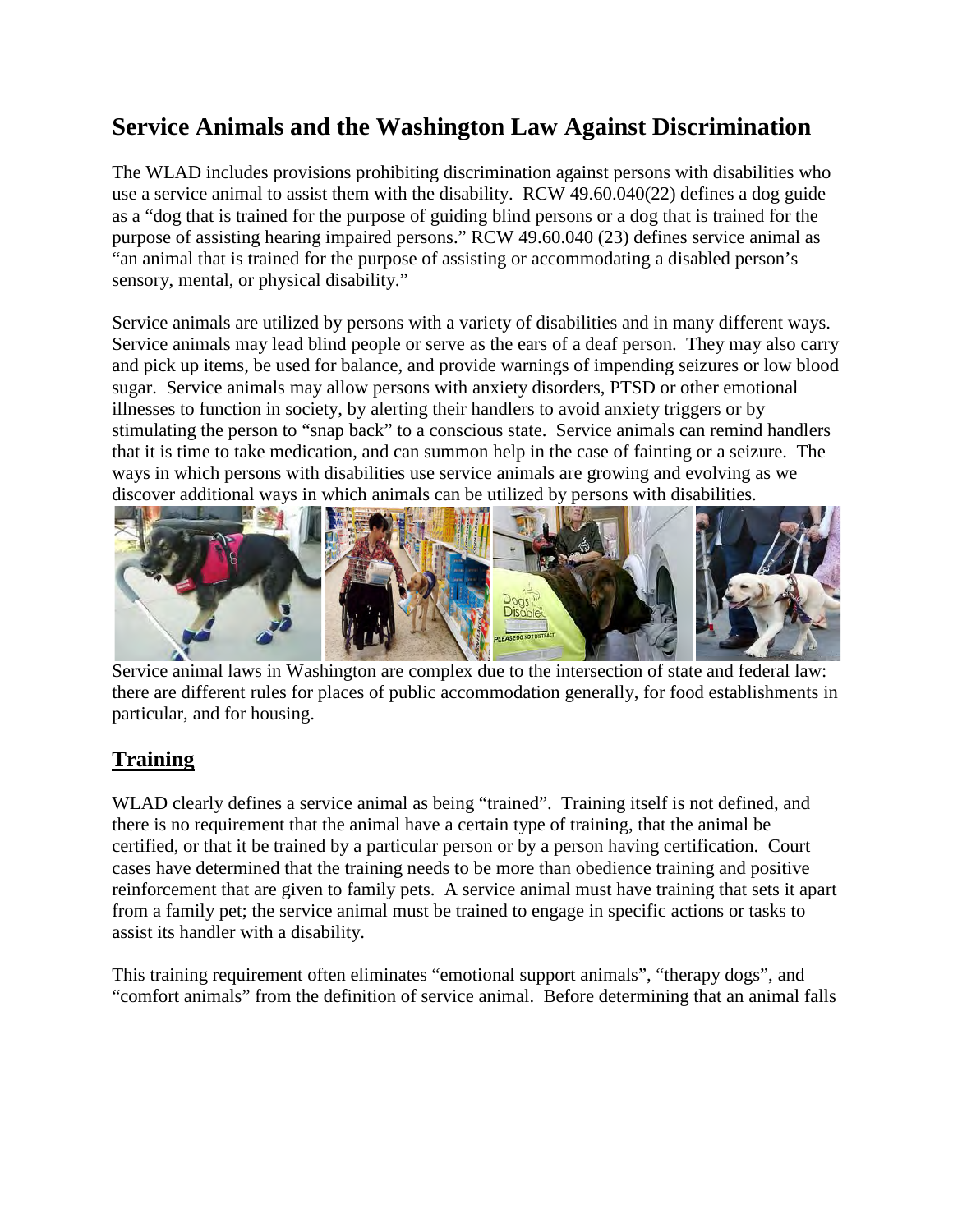into one of these categories and excluding the animal, an inquiry should be made into what the



animal is trained to do.

**However**, if you are in a housing situation, federal law applies, because it has a more expansive definition of service animal, with no training requirement. Please see "Housing" below for more information

### **Service animals in places of public accommodation**

RCW 49.60.215 prohibits discrimination in a place of public accommodation due to the "use of a trained dog guide or service animal by a disabled person." WAC 162-26-130 requires "fair service in a place of public accommodation regardless of the use of a trained dog guide or service animal by a disabled person as well as because of the disability itself." (Internal quotations omitted.)

Service animals must be allowed into all areas of a place of public accommodation where the general public is allowed – this includes dining and eating areas, restrooms, and areas where food is sold. A place of public accommodation cannot request that the service animal be removed unless it creates a risk of harm. This risk must be actual, and cannot be speculative or based on a fear of dogs.

Points to keep in mind:

Service animals are not pets, so a "no pets" policy does not apply.



- A business cannot charge a fee for the service animal.
- Service animals [are not limited to large dogs;](http://www.google.com/imgres?q=service+dogs&um=1&hl=en&rlz=1R2ADRA_enUS365&biw=1143&bih=637&tbm=isch&tbnid=M6A9N_4SvXZM8M:&imgrefurl=http://news.medill.northwestern.edu/chicago/news.aspx?id=79757&docid=8L3iFUeR-fitwM&imgurl=http://news.medill.northwestern.edu/uploadedImages/News/Chicago/Images/Science/Service Dog Solo.jpg&w=524&h=347&ei=lvCVToS5OpLOiAKF7YGtDQ&zoom=1) small dogs and other animals often work as



service animals.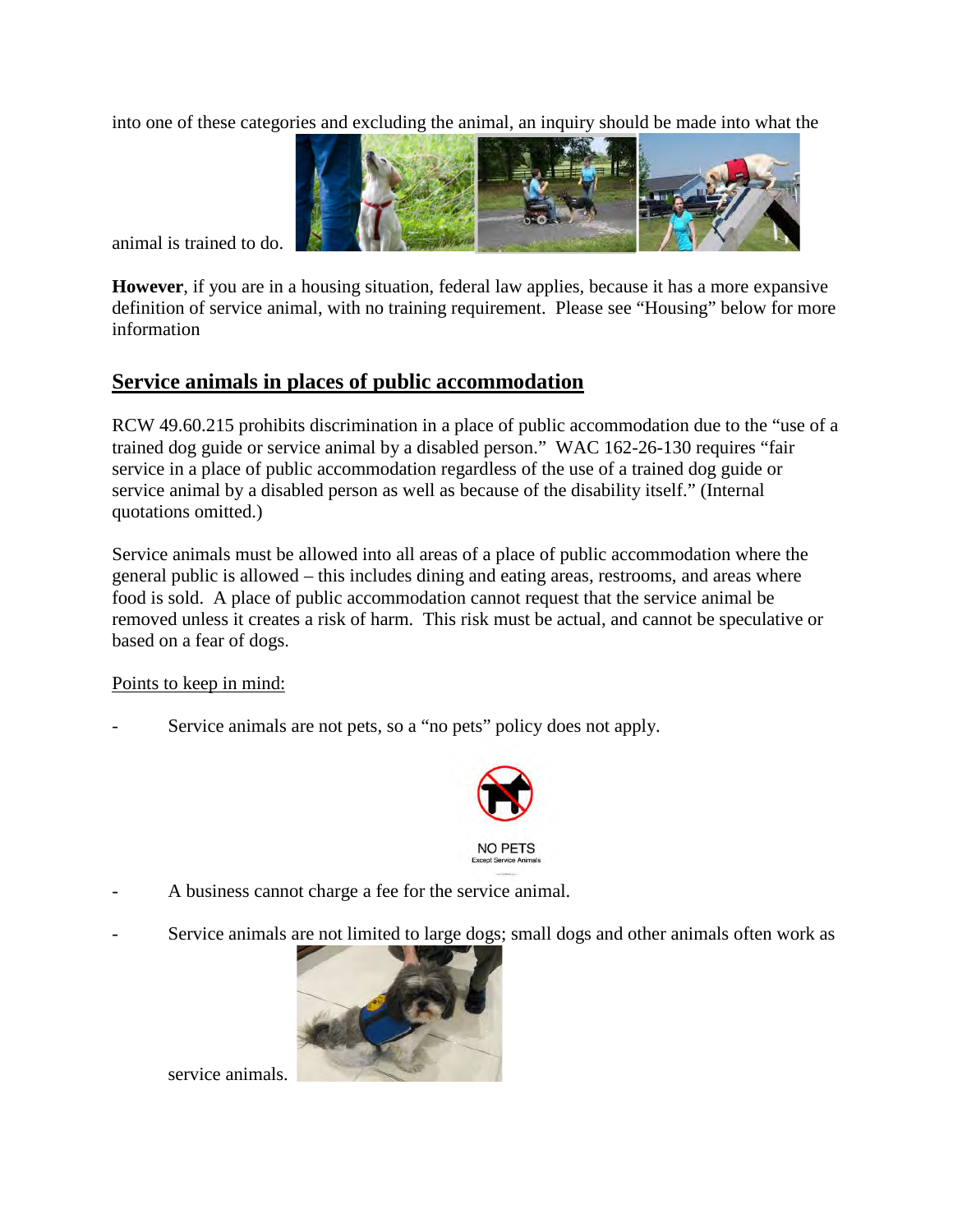Service animals will often be identified with a harness or vest, but there is no requirement that the service animal have any identification.







If the customer does not identify the animal, a business can ask if the animal is a pet. If the customer then identifies the animal as a service animal, the business can only ask what type of service the animal provides. The business cannot ask the customer about his or her disability, as this is private information, and the business cannot ask for proof of disability or a medical note.

- If an animal is identified as a service animal, the business must allow the animal into all public parts of the business, including where food is sold and eaten. The business cannot segregate the service animal and its handler to a particular part of the place of public accommodation.
- It is reasonable to expect that the service animal should remain in physical or voice control of its handler at all times, that the animal not defecate or urinate inside, and that the animal not bark excessively or act aggressively toward people. Keep in mind, however, that sometimes it is a service animal's job to warn its handler of surroundings



or impending events, and it might do so with a bark or a growl.

[Do not pet or speak to the s](http://www.google.com/imgres?q=service+animals&um=1&hl=en&rlz=1R2ADRA_enUS365&biw=1143&bih=637&tbm=isch&tbnid=uQR3_XwRX0fsrM:&imgrefurl=http://servicedogjackets.com/&docid=D5EDuQWJAWEJwM&imgurl=http://servicedogjackets.com/images/Service-Animal-patch.jpg&w=210&h=149&ei=NuKVTs-oF4PYiQLogKnSDQ&zoom=1)ervice animal unless invited to do so by its handler. The



animal is working and should not be disturbed.

### **Food Establishments**

Food establishments are included in places of public accommodation, but recent legislation imposes additional restrictions on the type of service animals allowed in food establishments.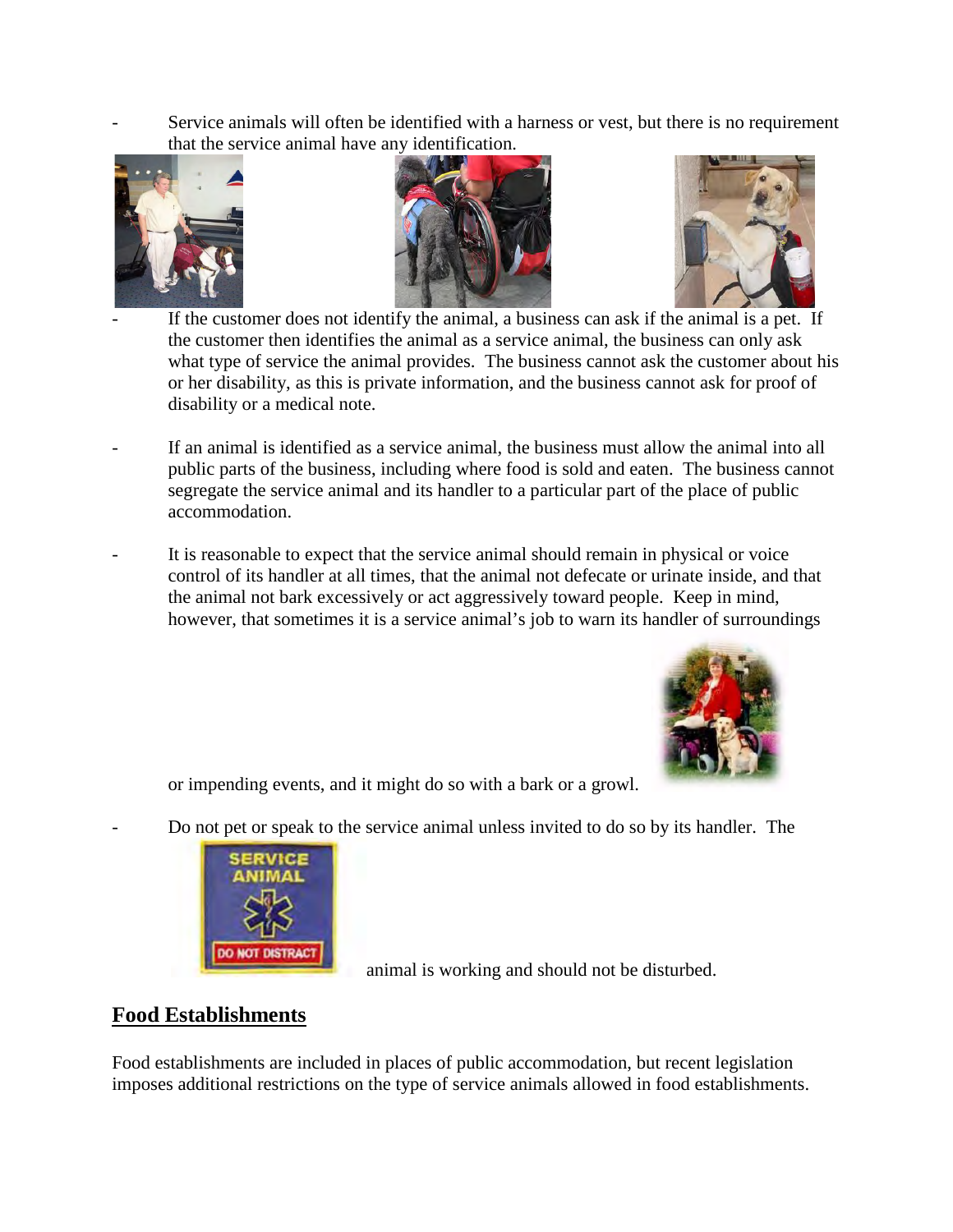The types of service animals that must be admitted to food establishments are limited to:

- 1. Miniature horses that have been individually trained to do work or perform tasks for the benefit of a person with a disability.
- 2. Dogs that have been individually trained to do work or perform tasks for the benefit of an individual with a disability.



The law specifically omits from the definition of service animal as related to food establishments:

- 1. Any other type of animal, wild or domestic, trained or untrained.
- 2. Dogs that provide crime deterrent effects.
- 3. Dogs that provide emotional support, well being, comfort or companionship.

Food establishments include: Supermarkets and grocery stores, convenience stores and food marts (except those with fueling services), meat markets and delicatessens, fish and seafood markets, fruit and vegetable markets and stands, baked goods stores, confectionery and nut stores, specialty food stores, warehouse clubs and supercenters, restaurants (including full services, take-out, fast food, cafeterias, grills, and buffets), snack or beverage bars, bars, taverns, and night clubs.

## **Housing**

The U.S. Department of Housing and Urban Development (HUD) is the federal agency in charge of enforcing housing laws throughout the country, including anti-discrimination laws. Under federal law, a housing provider (including landlords, property managers, and home owner and condominium associations) cannot discriminate against persons with disabilities, and must reasonably accommodate persons with disabilities. HUD does not have a training requirement for service animals. It defines a service animal as an animal that is a necessary reasonable accommodation for a person with a disability. The person must have a disability, must request the animal as a reasonable accommodation for that disability, and must be able to show that the animal is necessary because of the person's disability. Emotional support animals and comfort animals would be included as a reasonable accommodation under HUD rules. Therefore, if a person with a disability has a guide dog, service animal or an emotional support animal, that